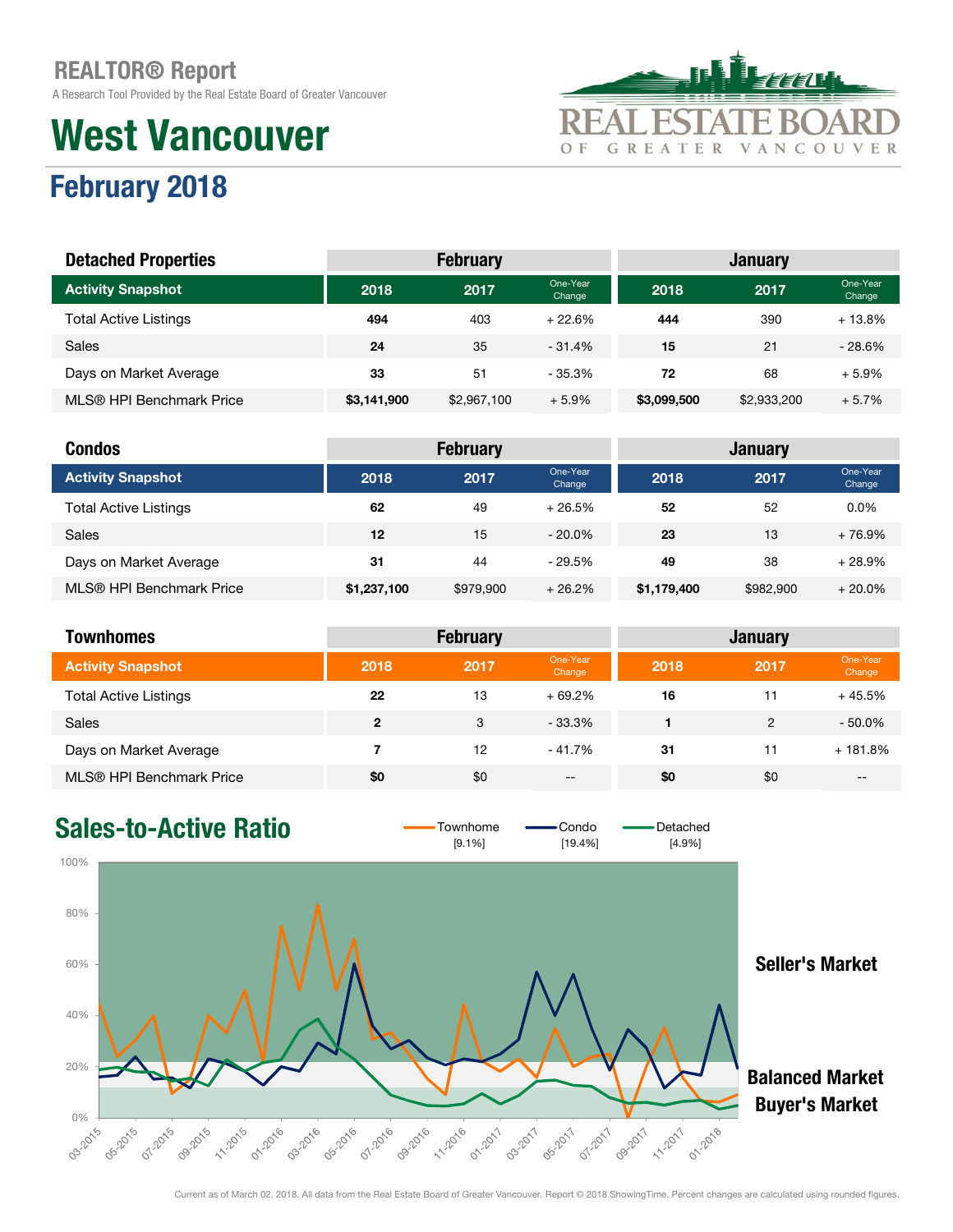A Research Tool Provided by the Real Estate Board of Greater Vancouver

## West Vancouver



### Detached Properties Report – February 2018

| <b>Price Range</b>          | <b>Sales</b> | <b>Active</b><br><b>Listings</b> | <b>Avg Days</b><br>on Market |
|-----------------------------|--------------|----------------------------------|------------------------------|
| \$99,999 and Below          | ŋ            | O                                | ŋ                            |
| \$100,000 to \$199,999      | O            | <sup>0</sup>                     | $\Omega$                     |
| \$200,000 to \$399,999      | O            | O                                | O                            |
| \$400,000 to \$899,999      | $\Omega$     | <sup>0</sup>                     | $\Omega$                     |
| \$900,000 to \$1,499,999    | O            | 5                                | O                            |
| \$1,500,000 to \$1,999,999  | O            | 15                               | $\Omega$                     |
| \$2,000,000 to \$2,999,999  | 15           | 107                              | 33                           |
| \$3,000,000 and \$3,999,999 | 3            | 121                              | 39                           |
| \$4,000,000 to \$4,999,999  | 3            | 70                               | 26                           |
| \$5,000,000 and Above       | 3            | 176                              | 36                           |
| <b>TOTAL</b>                | 24           | 494                              | 33                           |

| <b>Price Range</b>          | <b>Sales</b> | <b>Active</b><br><b>Listings</b> | <b>Avg Days</b><br>on Market | Neighbourhood               | <b>Sales</b>              | <b>Active</b><br><b>Listings</b> | <b>Benchmark</b><br><b>Price</b> | One-Year<br>Change       |
|-----------------------------|--------------|----------------------------------|------------------------------|-----------------------------|---------------------------|----------------------------------|----------------------------------|--------------------------|
| \$99,999 and Below          | $\pmb{0}$    | $\pmb{0}$                        | $\pmb{0}$                    | Altamont                    | $\mathsf 0$               | 21                               | \$4,074,300                      | $+7.0%$                  |
| \$100,000 to \$199,999      | $\pmb{0}$    | $\mathbf 0$                      | $\pmb{0}$                    | Ambleside                   | $\ensuremath{\mathsf{3}}$ | 61                               | \$2,605,800                      | $+7.1%$                  |
| \$200,000 to \$399,999      | 0            | 0                                | 0                            | Bayridge                    | 0                         | 14                               | \$2,551,000                      | $+6.1%$                  |
| \$400,000 to \$899,999      | 0            | $\pmb{0}$                        | $\pmb{0}$                    | <b>British Properties</b>   | $\mathbf{1}$              | 83                               | \$3,503,000                      | $+5.2%$                  |
| \$900,000 to \$1,499,999    | 0            | 5                                | $\pmb{0}$                    | Canterbury WV               | 0                         | $\overline{7}$                   | \$5,482,300                      | $+7.6%$                  |
| \$1,500,000 to \$1,999,999  | 0            | 15                               | $\pmb{0}$                    | Caulfeild                   | 3                         | 26                               | \$2,757,600                      | $+5.9%$                  |
| \$2,000,000 to \$2,999,999  | 15           | 107                              | 33                           | Cedardale                   | 3                         | 6                                | \$2,177,200                      | $+2.8%$                  |
| \$3,000,000 and \$3,999,999 | 3            | 121                              | 39                           | Chartwell                   | $\mathbf 3$               | 27                               | \$4,315,300                      | $+5.3%$                  |
| \$4,000,000 to \$4,999,999  | 3            | 70                               | 26                           | Chelsea Park                | $\mathbf{1}$              | 4                                | \$0                              | $\sim$ $\sim$            |
| \$5,000,000 and Above       | 3            | 176                              | 36                           | Cypress                     | $\mathbf 0$               | $\overline{7}$                   | \$3,233,100                      | $+2.8%$                  |
| <b>TOTAL</b>                | 24           | 494                              | 33                           | <b>Cypress Park Estates</b> | $\sqrt{2}$                | 15                               | \$3,056,800                      | $+9.4%$                  |
|                             |              |                                  |                              | Deer Ridge WV               | $\mathbf 0$               | $\mathbf{1}$                     | \$0                              | $-\, -$                  |
|                             |              |                                  |                              | Dundarave                   | $\sqrt{2}$                | 32                               | \$3,588,800                      | $+6.8%$                  |
|                             |              |                                  |                              | Eagle Harbour               | $\overline{c}$            | 14                               | \$1,975,100                      | $+9.6%$                  |
|                             |              |                                  |                              | Eagleridge                  | 0                         | $\overline{7}$                   | \$3,034,500                      | $+5.2%$                  |
|                             |              |                                  |                              | <b>Furry Creek</b>          | $\pmb{0}$                 | $\mathbf{1}$                     | \$0                              | $\overline{\phantom{a}}$ |
|                             |              |                                  |                              | Gleneagles                  | $\mathbf{1}$              | 8                                | \$2,842,500                      | $+5.5%$                  |
|                             |              |                                  |                              | Glenmore                    | $\mathbf 0$               | 14                               | \$2,290,800                      | $+6.2%$                  |
|                             |              |                                  |                              | Horseshoe Bay WV            | $\mathbf{1}$              | $\overline{7}$                   | \$1,752,600                      | $+8.9%$                  |
|                             |              |                                  |                              | <b>Howe Sound</b>           | $\mathbf 0$               | 6                                | \$3,310,100                      | $+11.7%$                 |
|                             |              |                                  |                              | Lions Bay                   | $\mathbf 0$               | 15                               | \$1,556,900                      | $+8.7%$                  |
|                             |              |                                  |                              | Olde Caulfeild              | $\mathbf 0$               | $\,6\,$                          | \$0                              | $-\, -$                  |
|                             |              |                                  |                              | Panorama Village            | $\pmb{0}$                 | 0                                | \$0                              | $\qquad \qquad -$        |
|                             |              |                                  |                              | Park Royal                  | $\pmb{0}$                 | $\overline{c}$                   | \$0                              | $\overline{\phantom{a}}$ |
|                             |              |                                  |                              | Queens                      | 0                         | 14                               | \$3,570,500                      | $+2.4%$                  |
|                             |              |                                  |                              | Rockridge                   | $\mathbf{1}$              | 5                                | \$0                              | $\overline{\phantom{a}}$ |
|                             |              |                                  |                              | Sandy Cove                  | $\pmb{0}$                 | 5                                | \$0                              | $\sim$ $\sim$            |
|                             |              |                                  |                              | Sentinel Hill               | $\pmb{0}$                 | 21                               | \$2,605,700                      | $+5.6%$                  |
|                             |              |                                  |                              | <b>Upper Caulfeild</b>      | $\mathbf{1}$              | 9                                | \$3,110,800                      | $+7.7%$                  |
|                             |              |                                  |                              | West Bay                    | $\pmb{0}$                 | 14                               | \$3,981,300                      | $+3.0%$                  |
|                             |              |                                  |                              | Westhill                    | 0                         | $\overline{7}$                   | \$4,671,100                      | $+6.5%$                  |
|                             |              |                                  |                              | Westmount WV                | $\pmb{0}$                 | 19                               | \$3,663,000                      | $+11.8%$                 |
|                             |              |                                  |                              | <b>Whitby Estates</b>       | 0                         | 10                               | \$6,567,800                      | $+6.9%$                  |
|                             |              |                                  |                              | Whytecliff                  | $\mathbf 0$               | 6                                | \$2,396,600                      | $+5.9%$                  |
|                             |              |                                  |                              | <b>TOTAL*</b>               | 24                        | 494                              | \$3,141,900                      | $+5.9%$                  |

\* This represents the total of the West Vancouver area, not the sum of the areas above.

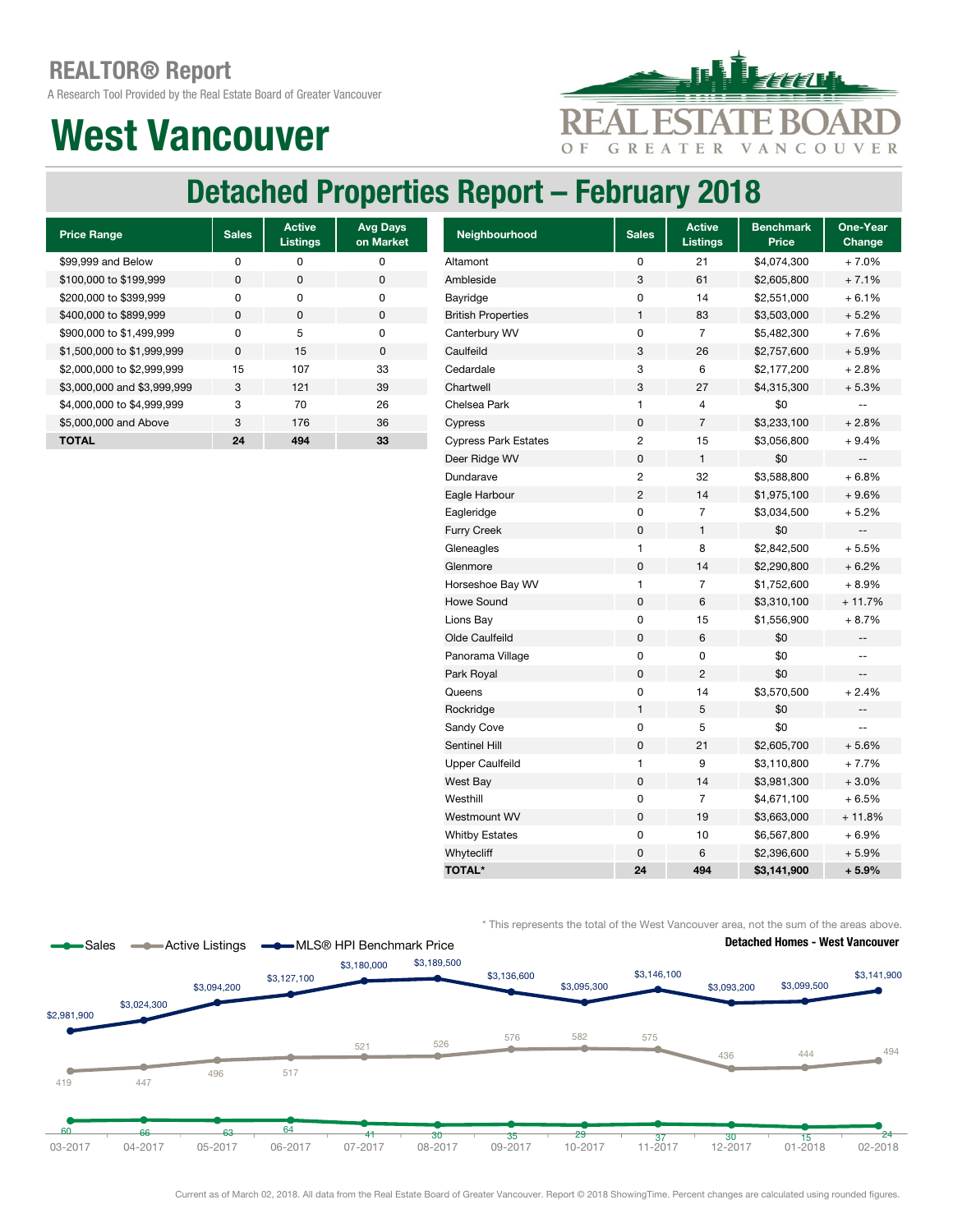A Research Tool Provided by the Real Estate Board of Greater Vancouver

# West Vancouver



### Condo Report – February 2018

| <b>Price Range</b>          | <b>Sales</b>   | <b>Active</b><br><b>Listings</b> | <b>Avg Days</b><br>on Market |
|-----------------------------|----------------|----------------------------------|------------------------------|
| \$99,999 and Below          | ŋ              | ŋ                                | ŋ                            |
| \$100,000 to \$199,999      | O              | <sup>0</sup>                     | O                            |
| \$200,000 to \$399,999      | U              | <sup>0</sup>                     | ŋ                            |
| \$400,000 to \$899,999      | $\mathfrak{p}$ | 17                               | 27                           |
| \$900,000 to \$1,499,999    | 5              | 16                               | 14                           |
| \$1,500,000 to \$1,999,999  | 3              | 11                               | 79                           |
| \$2,000,000 to \$2,999,999  | 2              | 7                                | 5                            |
| \$3,000,000 and \$3,999,999 | $\Omega$       | 3                                | $\Omega$                     |
| \$4,000,000 to \$4,999,999  | U              | 7                                | U                            |
| \$5,000,000 and Above       | $\Omega$       | 1                                | U                            |
| <b>TOTAL</b>                | 12             | 62                               | 31                           |

| <b>Price Range</b>          | <b>Sales</b>   | <b>Active</b><br><b>Listings</b> | <b>Avg Days</b><br>on Market | Neighbourhood               | <b>Sales</b> | <b>Active</b><br><b>Listings</b> | <b>Benchmark</b><br><b>Price</b> | One-Year<br>Change                                  |
|-----------------------------|----------------|----------------------------------|------------------------------|-----------------------------|--------------|----------------------------------|----------------------------------|-----------------------------------------------------|
| \$99,999 and Below          | $\pmb{0}$      | 0                                | 0                            | Altamont                    | 0            | 0                                | \$0                              |                                                     |
| \$100,000 to \$199,999      | $\pmb{0}$      | 0                                | 0                            | Ambleside                   | $\mathbf{1}$ | 15                               | \$824,200                        | $+24.9%$                                            |
| \$200,000 to \$399,999      | 0              | 0                                | 0                            | Bayridge                    | 0            | 0                                | \$0                              | $\hspace{0.05cm} -\hspace{0.05cm} -\hspace{0.05cm}$ |
| \$400,000 to \$899,999      | $\overline{c}$ | 17                               | 27                           | <b>British Properties</b>   | 0            | 0                                | \$0                              |                                                     |
| \$900,000 to \$1,499,999    | 5              | 16                               | 14                           | Canterbury WV               | 0            | 0                                | \$0                              | $\hspace{0.05cm} -\hspace{0.05cm} -\hspace{0.05cm}$ |
| \$1,500,000 to \$1,999,999  | 3              | 11                               | 79                           | Caulfeild                   | 0            | 0                                | \$0                              | --                                                  |
| \$2,000,000 to \$2,999,999  | $\overline{c}$ | $\overline{7}$                   | 5                            | Cedardale                   | 0            | 4                                | \$0                              | $\overline{\phantom{a}}$                            |
| \$3,000,000 and \$3,999,999 | 0              | 3                                | $\pmb{0}$                    | Chartwell                   | 0            | 0                                | \$0                              | ÷                                                   |
| \$4,000,000 to \$4,999,999  | $\pmb{0}$      | $\overline{7}$                   | $\pmb{0}$                    | Chelsea Park                | 0            | 0                                | \$0                              | --                                                  |
| \$5,000,000 and Above       | 0              | $\mathbf{1}$                     | $\pmb{0}$                    | Cypress                     | 0            | 0                                | \$0                              | --                                                  |
| <b>TOTAL</b>                | 12             | 62                               | 31                           | <b>Cypress Park Estates</b> | 0            | 1                                | \$3,074,300                      | $+32.6%$                                            |
|                             |                |                                  |                              | Deer Ridge WV               | 0            | 1                                | \$0                              |                                                     |
|                             |                |                                  |                              | Dundarave                   | 5            | 10                               | \$1,450,700                      | $+23.9%$                                            |
|                             |                |                                  |                              | Eagle Harbour               | 0            | 0                                | \$0                              | --                                                  |
|                             |                |                                  |                              | Eagleridge                  | 0            | 0                                | \$0                              | $\overline{\phantom{a}}$                            |
|                             |                |                                  |                              | <b>Furry Creek</b>          | 0            | 0                                | \$0                              | --                                                  |
|                             |                |                                  |                              | Gleneagles                  | 0            | 0                                | \$0                              | --                                                  |
|                             |                |                                  |                              | Glenmore                    | $\mathsf 0$  | 0                                | \$0                              | --                                                  |
|                             |                |                                  |                              | Horseshoe Bay WV            | 0            | $\overline{7}$                   | \$0                              | --                                                  |
|                             |                |                                  |                              | Howe Sound                  | $\mathsf 0$  | $\mathbf 0$                      | \$0                              | --                                                  |
|                             |                |                                  |                              | Lions Bay                   | 0            | 0                                | \$0                              | $\overline{a}$                                      |
|                             |                |                                  |                              | Olde Caulfeild              | 0            | 0                                | \$0                              | $\overline{\phantom{a}}$                            |
|                             |                |                                  |                              | Panorama Village            | 5            | 5                                | \$1,460,700                      | $+28.7%$                                            |
|                             |                |                                  |                              | Park Royal                  | 1            | 16                               | \$1,282,200                      | $+31.8%$                                            |
|                             |                |                                  |                              | Queens                      | 0            | 0                                | \$0                              | --                                                  |
|                             |                |                                  |                              | Rockridge                   | $\mathsf 0$  | 0                                | \$0                              | --                                                  |
|                             |                |                                  |                              | Sandy Cove                  | 0            | 0                                | \$0                              | --                                                  |
|                             |                |                                  |                              | Sentinel Hill               | 0            | 0                                | \$0                              | --                                                  |
|                             |                |                                  |                              | <b>Upper Caulfeild</b>      | 0            | 0                                | \$0                              | --                                                  |
|                             |                |                                  |                              | West Bay                    | 0            | 0                                | \$0                              | $\overline{\phantom{a}}$                            |
|                             |                |                                  |                              | Westhill                    | 0            | 0                                | \$0                              | --                                                  |
|                             |                |                                  |                              | Westmount WV                | $\mathsf 0$  | 0                                | \$0                              | --                                                  |
|                             |                |                                  |                              | <b>Whitby Estates</b>       | 0            | 3                                | \$0                              | --                                                  |
|                             |                |                                  |                              | Whytecliff                  | 0            | 0                                | \$0                              | --                                                  |
|                             |                |                                  |                              | <b>TOTAL*</b>               | 12           | 62                               | \$1,237,100                      | $+26.2%$                                            |

\* This represents the total of the West Vancouver area, not the sum of the areas above.



Current as of March 02, 2018. All data from the Real Estate Board of Greater Vancouver. Report © 2018 ShowingTime. Percent changes are calculated using rounded figures.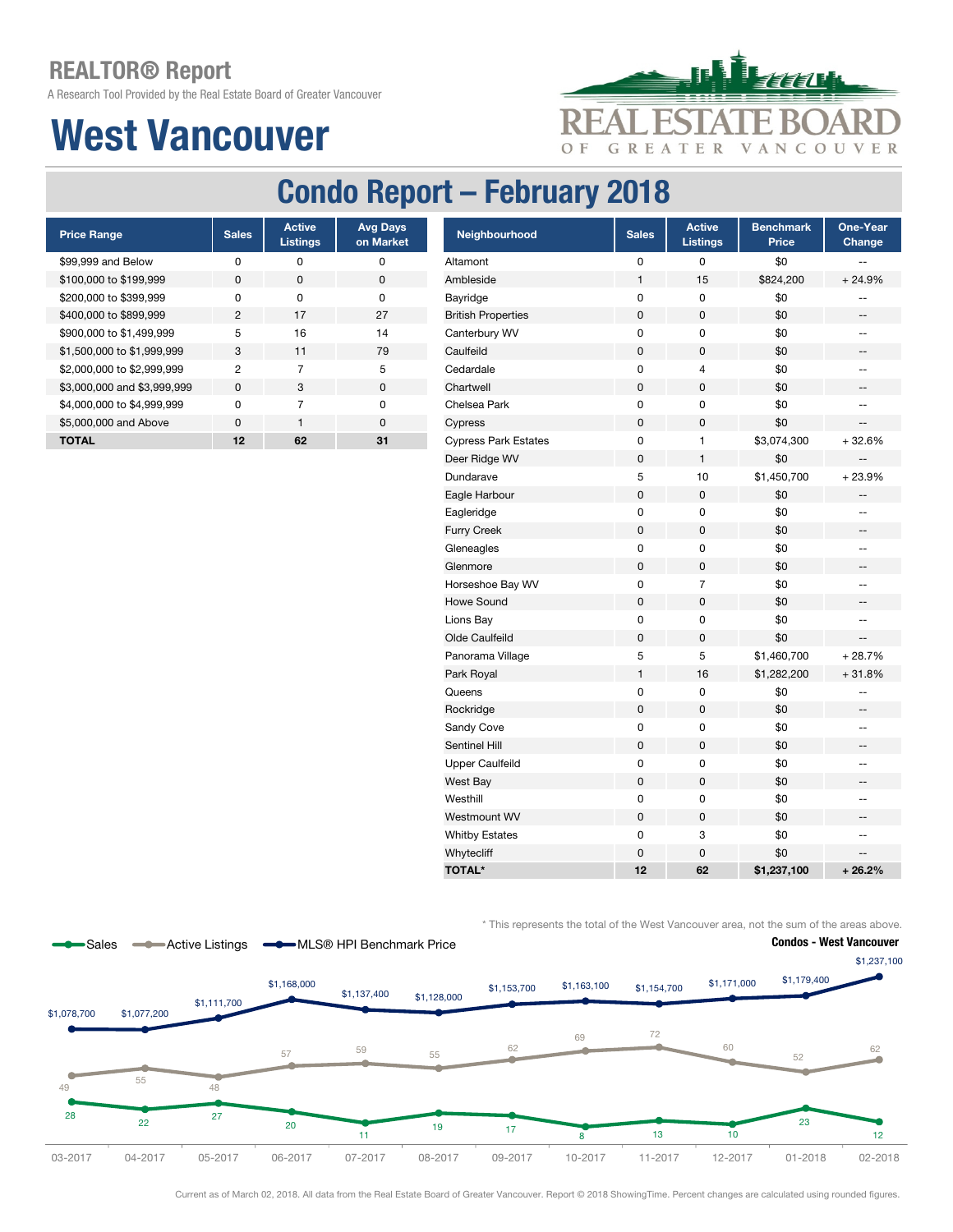A Research Tool Provided by the Real Estate Board of Greater Vancouver

## West Vancouver



### Townhomes Report – February 2018

| <b>Price Range</b>          | <b>Sales</b> | <b>Active</b><br><b>Listings</b> | Days on<br><b>Market</b> |
|-----------------------------|--------------|----------------------------------|--------------------------|
| \$99,999 and Below          | ŋ            | O                                | ŋ                        |
| \$100,000 to \$199,999      | <sup>0</sup> | $\Omega$                         | O                        |
| \$200,000 to \$399,999      | n            | O                                | ŋ                        |
| \$400,000 to \$899,999      | <sup>0</sup> | <sup>0</sup>                     | ŋ                        |
| \$900,000 to \$1,499,999    |              | 2                                | 6                        |
| \$1,500,000 to \$1,999,999  | $\Omega$     | 10                               | $\Omega$                 |
| \$2,000,000 to \$2,999,999  |              | 6                                | 8                        |
| \$3,000,000 and \$3,999,999 | $\Omega$     |                                  | $\Omega$                 |
| \$4,000,000 to \$4,999,999  | n            | 2                                | ŋ                        |
| \$5,000,000 and Above       | U            | 1                                | $\Omega$                 |
| ΤΟΤΑL                       | 2            | 22                               |                          |

| <b>Price Range</b>          | <b>Sales</b> | <b>Active</b><br><b>Listings</b> | Days on<br><b>Market</b> | Neighbourhood               | <b>Sales</b>   | <b>Active</b><br><b>Listings</b> | <b>Benchmark</b><br><b>Price</b> | <b>One-Year</b><br>Change                           |
|-----------------------------|--------------|----------------------------------|--------------------------|-----------------------------|----------------|----------------------------------|----------------------------------|-----------------------------------------------------|
| \$99,999 and Below          | $\pmb{0}$    | $\pmb{0}$                        | $\pmb{0}$                | Altamont                    | $\pmb{0}$      | $\pmb{0}$                        | \$0                              | --                                                  |
| \$100,000 to \$199,999      | $\pmb{0}$    | $\pmb{0}$                        | $\pmb{0}$                | Ambleside                   | $\mathbf{1}$   | 1                                | \$0                              | --                                                  |
| \$200,000 to \$399,999      | $\mathsf 0$  | $\pmb{0}$                        | $\pmb{0}$                | Bayridge                    | 0              | $\pmb{0}$                        | \$0                              | $\mathbf{u}$                                        |
| \$400,000 to \$899,999      | $\pmb{0}$    | $\mathbf 0$                      | $\pmb{0}$                | <b>British Properties</b>   | $\pmb{0}$      | $\mathbf{1}$                     | \$0                              | --                                                  |
| \$900,000 to \$1,499,999    | $\mathbf{1}$ | $\overline{2}$                   | 6                        | Canterbury WV               | $\mathsf 0$    | $\pmb{0}$                        | \$0                              | $\overline{\phantom{a}}$                            |
| \$1,500,000 to \$1,999,999  | $\mathsf 0$  | 10                               | $\pmb{0}$                | Caulfeild                   | $\pmb{0}$      | $\mathbf 0$                      | \$0                              | $\hspace{0.05cm} -\hspace{0.05cm} -\hspace{0.05cm}$ |
| \$2,000,000 to \$2,999,999  | $\mathbf{1}$ | 6                                | 8                        | Cedardale                   | 0              | $\pmb{0}$                        | \$0                              | $\overline{\phantom{a}}$                            |
| \$3,000,000 and \$3,999,999 | $\mathsf 0$  | $\mathbf{1}$                     | $\pmb{0}$                | Chartwell                   | $\pmb{0}$      | 0                                | \$0                              | --                                                  |
| \$4,000,000 to \$4,999,999  | 0            | $\overline{c}$                   | 0                        | Chelsea Park                | 0              | $\mathbf{1}$                     | \$0                              | --                                                  |
| \$5,000,000 and Above       | $\pmb{0}$    | $\mathbf{1}$                     | $\pmb{0}$                | Cypress                     | $\pmb{0}$      | $\mathsf 0$                      | \$0                              | --                                                  |
| <b>TOTAL</b>                | $\mathbf{2}$ | 22                               | $\overline{7}$           | <b>Cypress Park Estates</b> | 0              | 0                                | \$0                              | $-$                                                 |
|                             |              |                                  |                          | Deer Ridge WV               | $\mathbf{1}$   | $\mathbf 0$                      | \$0                              | $\qquad \qquad -$                                   |
|                             |              |                                  |                          | Dundarave                   | 0              | $\overline{c}$                   | \$0                              | $\overline{a}$                                      |
|                             |              |                                  |                          | Eagle Harbour               | $\pmb{0}$      | $\pmb{0}$                        | \$0                              | --                                                  |
|                             |              |                                  |                          | Eagleridge                  | 0              | $\pmb{0}$                        | \$0                              | $\overline{a}$                                      |
|                             |              |                                  |                          | <b>Furry Creek</b>          | $\pmb{0}$      | $\overline{4}$                   | \$0                              | $\overline{\phantom{a}}$                            |
|                             |              |                                  |                          | Gleneagles                  | 0              | $\pmb{0}$                        | \$0                              | $-$                                                 |
|                             |              |                                  |                          | Glenmore                    | $\pmb{0}$      | $\pmb{0}$                        | \$0                              | --                                                  |
|                             |              |                                  |                          | Horseshoe Bay WV            | $\pmb{0}$      | 3                                | \$0                              | $-$                                                 |
|                             |              |                                  |                          | Howe Sound                  | $\pmb{0}$      | $\mathbf{1}$                     | \$0                              | --                                                  |
|                             |              |                                  |                          | Lions Bay                   | 0              | $\pmb{0}$                        | \$0                              | $-$                                                 |
|                             |              |                                  |                          | Olde Caulfeild              | $\pmb{0}$      | $\overline{c}$                   | \$0                              | --                                                  |
|                             |              |                                  |                          | Panorama Village            | 0              | $\sqrt{2}$                       | \$0                              | $\overline{a}$                                      |
|                             |              |                                  |                          | Park Royal                  | $\pmb{0}$      | $\mathbf{1}$                     | \$0                              | $\overline{\phantom{a}}$                            |
|                             |              |                                  |                          | Queens                      | 0              | $\pmb{0}$                        | \$0                              | $-$                                                 |
|                             |              |                                  |                          | Rockridge                   | $\pmb{0}$      | $\pmb{0}$                        | \$0                              | $\overline{\phantom{a}}$                            |
|                             |              |                                  |                          | Sandy Cove                  | 0              | 0                                | \$0                              | $\overline{\phantom{a}}$                            |
|                             |              |                                  |                          | Sentinel Hill               | $\pmb{0}$      | $\pmb{0}$                        | \$0                              | --                                                  |
|                             |              |                                  |                          | <b>Upper Caulfeild</b>      | 0              | 1                                | \$0                              | --                                                  |
|                             |              |                                  |                          | West Bay                    | $\pmb{0}$      | $\pmb{0}$                        | \$0                              | --                                                  |
|                             |              |                                  |                          | Westhill                    | 0              | 0                                | \$0                              | $-$                                                 |
|                             |              |                                  |                          | Westmount WV                | 0              | 0                                | \$0                              | --                                                  |
|                             |              |                                  |                          | <b>Whitby Estates</b>       | 0              | 3                                | \$0                              | $-$                                                 |
|                             |              |                                  |                          | Whytecliff                  | 0              | $\mathbf 0$                      | \$0                              | $\qquad \qquad -$                                   |
|                             |              |                                  |                          | <b>TOTAL*</b>               | $\overline{2}$ | 22                               | \$0                              | $-$                                                 |

\* This represents the total of the West Vancouver area, not the sum of the areas above.



Sales **-C** Active Listings **-C** MLS® HPI Benchmark Price





Current as of March 02, 2018. All data from the Real Estate Board of Greater Vancouver. Report © 2018 ShowingTime. Percent changes are calculated using rounded figures.